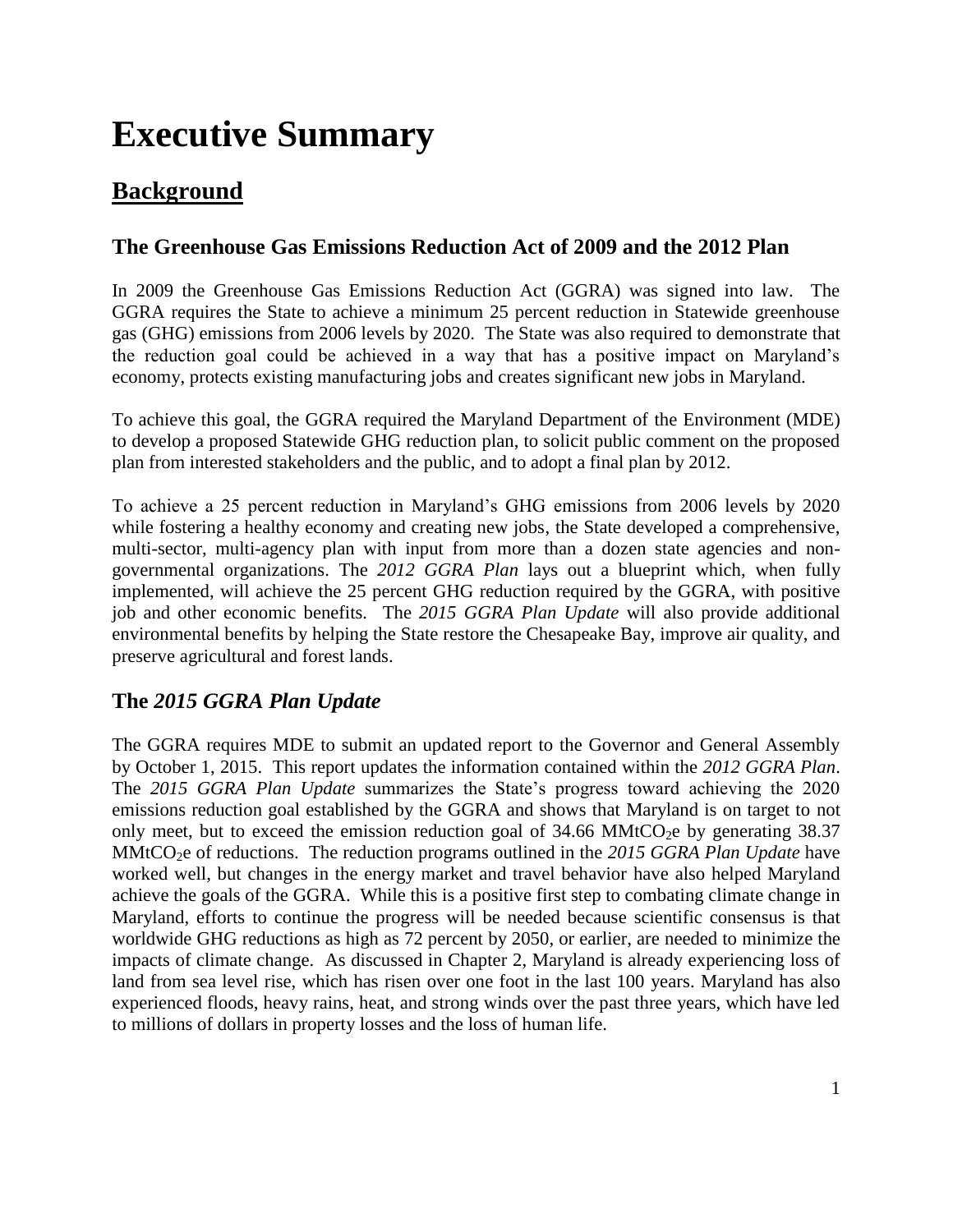#### **Maryland Commission on Climate Change**

On May 12, 2015 the Maryland Climate Change Commission Act of 2015 was signed into law. MDE has worked with the Maryland Commission on Climate Change (MCCC) on the *2015 GGRA Plan Update* and will continue to work through the Commission on both implementation of the *2012 GGRA Plan* through 2020 and any beyond 2020 efforts to continue to address climate change.

The Commission is chaired by MDE Secretary Ben Grumbles and is supported by four working groups who all assisted in the development of the *2015 GGRA Plan Update*. The MCCC Greenhouse Gas Mitigation Working Group (MWG) focuses on regulatory, market-based and voluntary programs to reduce GHG emissions while supporting economic development and job creation. The Adaptation and Response Working Group (ARWG) is charged with developing a comprehensive strategy for reducing Maryland's climate change vulnerability through both short- and long-term measures that State and local governments may use to plan for and adapt to a rise in sea levels due to climate change. The Scientific and Technical Working Group (STWG) has prepared much of the material in this report on the science of climate change. The Education, Communication and Outreach Working Group (ECO) assisted with the public outreach and public meetings on climate change. All of the Workgroups have provided valuable input on the *2015 GGRA Plan Update*.

# **Status of the** *2012 GGRA Plan* **– Are We Meeting 2020 Goals?**

#### **Maryland Jobs and the Economy**

The *2015 GGRA Plan Update* will support new industry and will accelerate investments in green technologies in Maryland by encouraging investments in the energy, transportation, and land use sectors of our economy. Implementing the *2015 GGRA Plan Update* will lead to increased investments in energy efficiency, green buildings, renewable energy and low emission vehicles. Investing in Maryland's green economy now will encourage smarter investments and support more sustainable economic growth for generations to come. Current analyses project that the *2012 GGRA Plan* will result in estimated economic benefits of between \$2.5 billion and \$3.5 billion in increased economic output by 2020 and help create and maintain between 26,000 and 33,000 new jobs.

#### **Updated Estimates of 2020 GHG Emission Reductions**

The *2015 GGRA Plan Update* summarizes the various strategies, programs and initiatives that the State is developing and employing to meet the GGRA's emission reduction and economic benefits goals. The State is already implementing the *2015 GGRA Plan Update* and as implementation continues, there may be opportunities to enhance emission reductions and economic and job creation benefits through additional legislative, budgetary or regulatory action.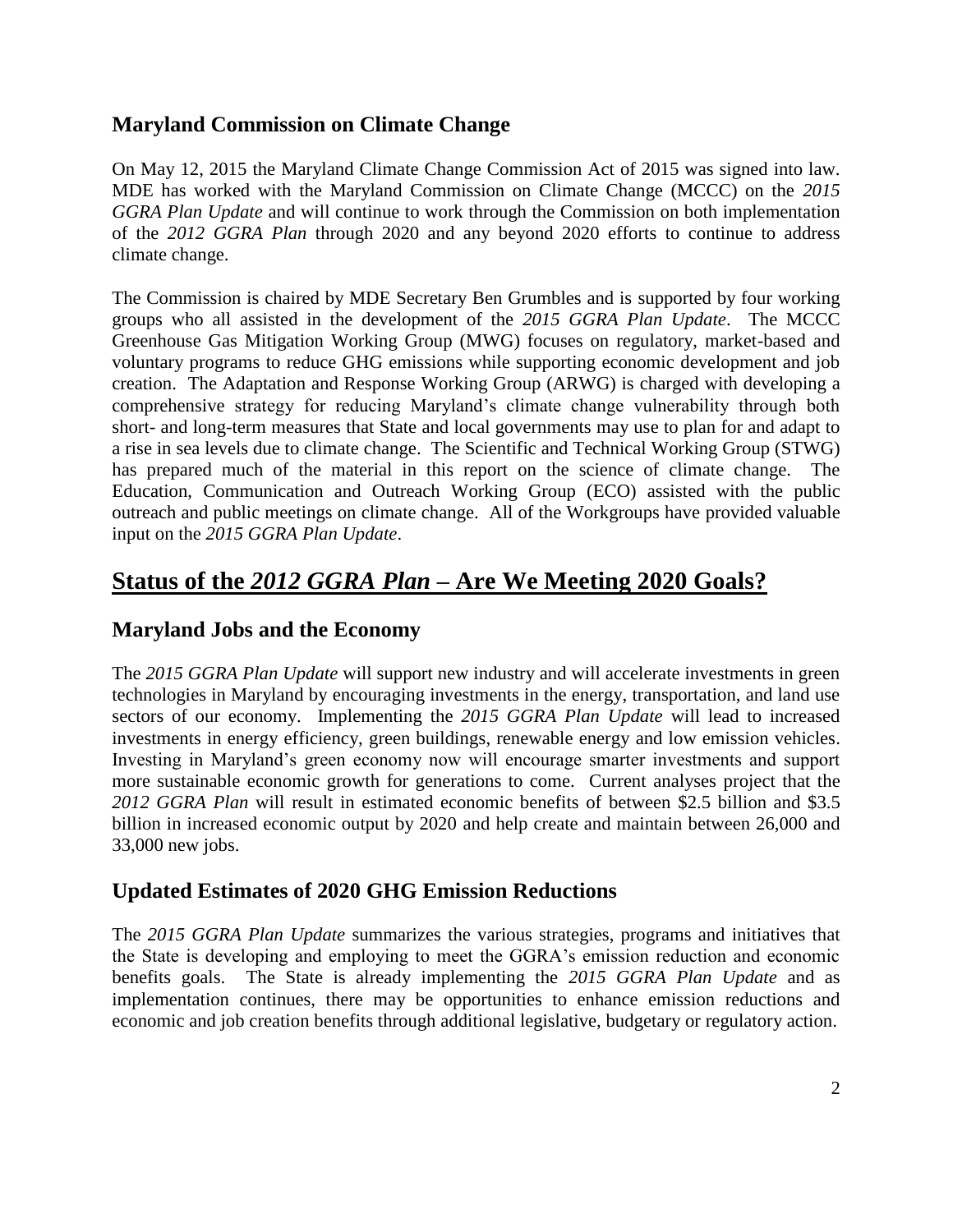The suite of programs have been updated for 2015 to include revised benefits from program enhancements to date, refined estimated emissions reductions, revised estimated economic and job benefits, summaries of progress including current implementation efforts and where applicable, recommendations for enhancements by the lead implementing agency.

Through the process used to develop the *2015 GGRA Plan Update*, the 25 percent reduction in Statewide GHG emissions from 2006 levels by 2020 goal of the GGRA was calculated to be 34.66 MMtCO2e. The combined emissions reductions of all programs in the *2015 GGRA Plan Update* are projected to yield a total of 38.37 MMtCO<sub>2</sub>e in emissions reductions. This will exceed the GGRA 2020 goal by 3.71 MMtCO<sub>2</sub>e. Figure ES-1 illustrates the 2015 GGRA Plan *Update's* emissions reductions in a dashboard format grouped by sector.



# MMt  $CO<sub>2</sub>e$  Reduction from 2006 Baseline

**Figure ES-1.** GHG Emission Reduction Dashboard.

Table ES-1, provides a more detailed summary of the GHG emissions reductions associated with the major program groups contained in the *2015 GGRA Plan Update* and how those reductions are projected to meet the requirements of the law. It includes refined estimates of emission reductions for each program and updates to projected GHG emissions growth through 2020.

|  | Table ES-1. GHG Reductions by Major Program Groups. |  |  |  |
|--|-----------------------------------------------------|--|--|--|
|--|-----------------------------------------------------|--|--|--|

| <b>Program</b>          | Projected 2020 GHG<br><b>Emission Reductions</b><br>$(MMtCO2e)$ Revised for<br>2015 |
|-------------------------|-------------------------------------------------------------------------------------|
| <b>EmPOWER Maryland</b> | 7 94                                                                                |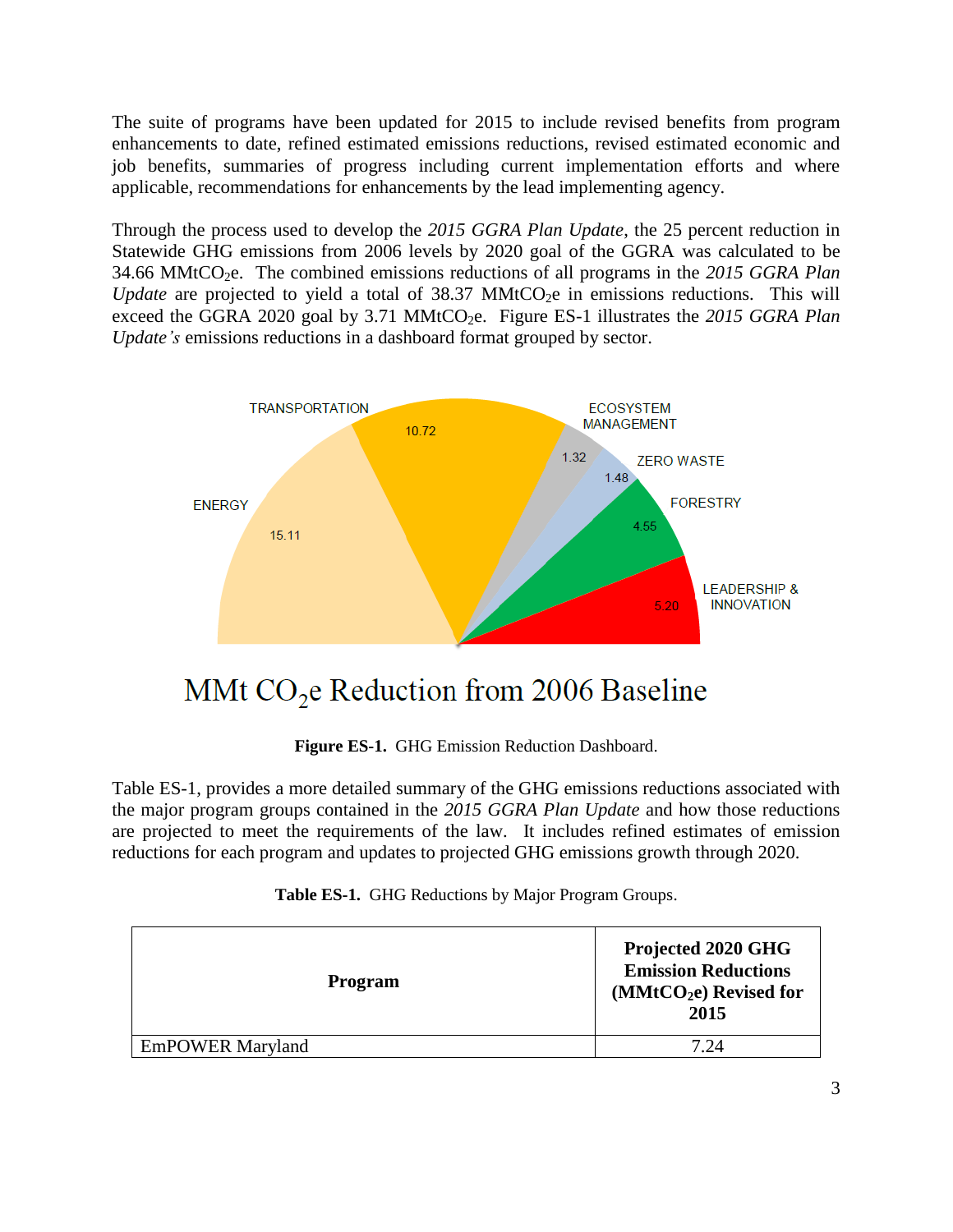| The Maryland Renewable Energy Portfolio Standard (RPS) | 4.13                             |  |
|--------------------------------------------------------|----------------------------------|--|
| The Regional Greenhouse Gas Initiative (RGGI)          | 3.60                             |  |
| <b>Other Energy Programs</b>                           | 0.14                             |  |
| <b>Transportation Technologies</b>                     | 6.88                             |  |
| <b>Public Transportation</b>                           | 1.85                             |  |
| Pricing Initiatives                                    | 1.99                             |  |
| Other Innovative Transportation Strategies/Programs    | Included in F                    |  |
| Forestry and Sequestration                             | 4.55                             |  |
| <b>Ecosystems Markets</b>                              | 0.68                             |  |
| Building and Trade Codes in Maryland                   | 3.15                             |  |
| Zero Waste                                             | 1.48                             |  |
| Leadership-By-Example                                  | 1.78                             |  |
| Maryland's Innovative Initiatives                      | 0.21                             |  |
| <b>Future or Developing Programs</b>                   | 0.02                             |  |
| <b>Land Use Programs</b>                               | 0.64                             |  |
| <b>Outreach and Public Education</b>                   | 0.03                             |  |
| <b>Total Reductions</b>                                | 38.37                            |  |
| <b>GGRA 2020 Emission Reduction Goal</b>               | 34.66                            |  |
|                                                        | Yes. $3.71$ MMtCO <sub>2</sub> e |  |
| Meeting the 2020 Goal?                                 | above required                   |  |
|                                                        | reductions.                      |  |

### **The Public Review/Comment Process**

The ECO Working Group of the MCCC held a series of five public meetings across Maryland between July and August of 2015. The purpose of these meetings was to inform the public of the mission and actions of the MCCC, the purpose of the GGRA and the content of the *2015 GGRA Plan Update*, and to take public comment on relevant issues of concern regarding climate change in Maryland.

Time was allotted during each meeting for attendees to address members of the MCCC with comments, and written comments were collected at the conclusion of each meeting. While these comments addressed a wide range of topics related to climate change, comments addressing the dangers of climate change and Maryland's vulnerability, the Cove Point natural gas facility, hydraulic fracturing in Maryland, amending Maryland's Renewable Portfolio Standard (RPS) and the renewal of the GGRA occurred with the greatest frequency.

## **Beyond 2020**

#### **An Update on the Science of Climate Change**